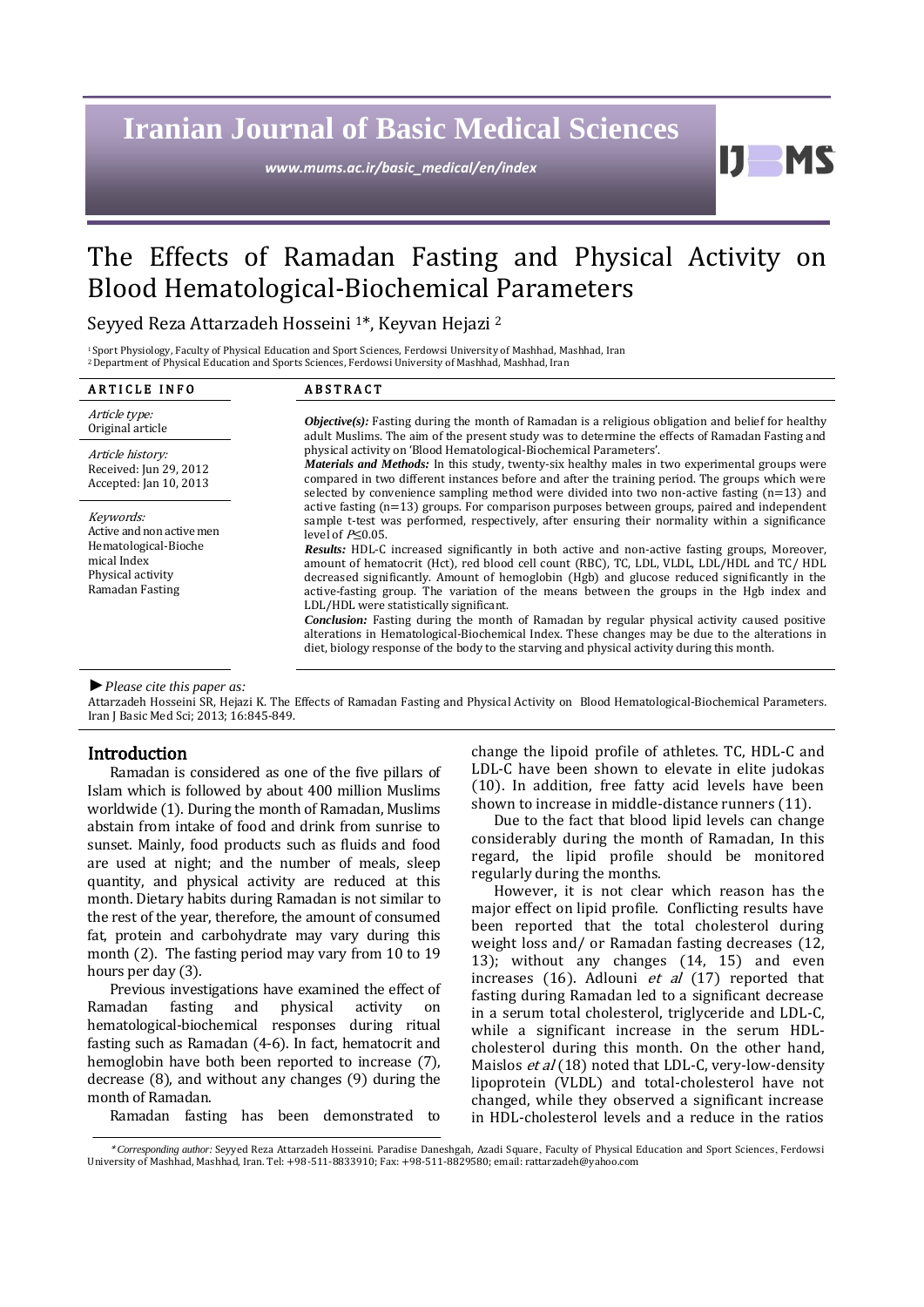LDL/HDL and TC/LDL at the end of Ramadan. There is a controversy in research results: Sarraf-Zadegan et al [\(19\)](#page-4-14) and Argani  $et$  al [\(15\)](#page-4-10) showed no changes in WBC count or another hematological parameters throughout Ramadan; Bouhlel et al [\(7\)](#page-4-2) Showed a significant increase in Hb and Hct in rugby players in Tunisia. However, Argani et al.[\(15\)](#page-4-10) Showed no changes in Hb in renal transplant recipients during Ramadan.

The conflicting results about the effects of fasting on biochemical parameters and hematological serum in previous studies along with the lack of sufficient evidence in examining the effects of sports activities in the holy month of Ramadan and the increase of fasting time in summer time have given great value to an investigation of fasting with or without regular sports activities. The significance of fasting, especially fasting along with sports activities, and also better understanding of physiological conditions of athletes during the holy month of Ramadan have made researchers conducting some comparison studies on the effect of Ramadan and regular sports activities on biochemical and hematological serums of male athletes (soccer players) and male non-athletes (passive).

# Materials and Methods

# Subjects

This research was semi-experimental with two phases which was performed before and after the Ramadan fasting in the experimental and the control groups. During the first stage, written informed consent was obtained from all the 26 young active and non-active males in Ramadan, 2012. All participants were asked to fill out a medical history as well as a medical questionnaire to ensure that they were not taking any regular medications for conditions such as: cardiovascular, respiratory, renal and metabolic diseases. Also, all subjects were completely familiarized with all of the experimental procedures and exercise protocol [\(20\)](#page-4-15). The volunteers were assigned randomly into one of two groups as follows: a control group  $(n=13)$ , training group  $(n=13)$ .

During the second stage, their heights were measured in centimeters using a height determiner and their weight was recorded using a digital scale produced by a German company called Beurer (PS07-PS06). Then, the waist-hip ratio was determined. Body fat percentage was calculated using a body compound determiner (model In-body-720 made in Korea) and based on a method called bioelectrical impedance. All of these measurements were carried out while the runners had stopped eating or drinking four hours prior to their test, and their bladder, stomach, and bowels were empty.

#### Exercise Programs

The football training session was started in the evening of the first day till 30th day of Ramadan (15 to 16:30 pm). It was included 3 sessions per week, and each session lasted for 90 minutes. In this study, regular exercise was an exercise program specifically in male elite soccer players during Ramadan. The exercise protocol included: 10 min general warm-up (walking, stretching and movement exercise); 10 min special warm-up (start short and fast movements with the ball and 10 speed starts 10 to 15 m). Then, 45 to 60 min specific training consists of: technical training, knocking, and dribbling and playing in small groups  $(3 \times 3, 4 \times 4, 5 \times 5)$  and 6  $\times$ 6) to the alternative with intensity of 60-75 percent of maximum heart rate reserve (MHRR), according to the Table 1. At the end of each exercise session, for 10 minutes to return the body to its normal, activities such as jogging, walking and stretching was performed [\(21\)](#page-4-16).

According to the MHRR, variables for each athlete were calculated based on Karvonen equation (1) and was controlled during an exercise by a heart rate monitor (made in Finland–Polar).

Equation (1): Target heart rate= [%60 or %70×  $[(220 - age) - Resting heart rate] + Resting heart rate]$ 

In this research, we have estimated the consumed oxygen of subjects using Cooper Fitness Test (12 minutes of running), and by controlling the heartbeat cycle, using a polar heartbeat counter along with estimating the activity oxygen consumption. We could also count the partial consumed calories in each exercise session, using the indirect calorie counting. In this research, soccer players consumed 600 up to 1000 kilo calories in each exercise session.

#### Biochemical tests

Blood samples in all related studies were collected by venepunction from forearm vein after at least 15 minutes of sitting at rest or in the supine position. Blood sample was poured into a tube containing K2EDTA and mixed for 15 min before the analysis. This was performed after centrifusing samples in plastic capillary tubes using Haemato Spin Centrifuge device (Hct, Hawksly, Susses, UK). Serum biochemical concentrations were determined using an auto-analyzer spectrophotometer and different kits in various wavelengths as follows below. Serum cholesterol concentration was determined as mg/dl by using Pars-Azmun kits with chod-pap method at 546 nm wavelengths. Serum glucose concentration

Table 1. Classification of exercise intensity

| The relative intensity (percent) * |  |
|------------------------------------|--|

| Classification of | The rate of   | Heart rate | Maximum    |
|-------------------|---------------|------------|------------|
| exercise          | perceived     | reserve    | heart rate |
| intensity         | exertion      |            |            |
| Very light        | $\mathsf{<}9$ | < 30       | < 35       |
| Moderate          | $10 - 11$     | 30-49      | 35-59      |
| Average           | 12-13         | 50-74      | 60-79      |
| Heavy             | 14-16         | 75-84      | 80-89      |
| Very heavy        | >16           | >85        | >90        |

\* Data from the Pollock and Wilmore (1990) (18)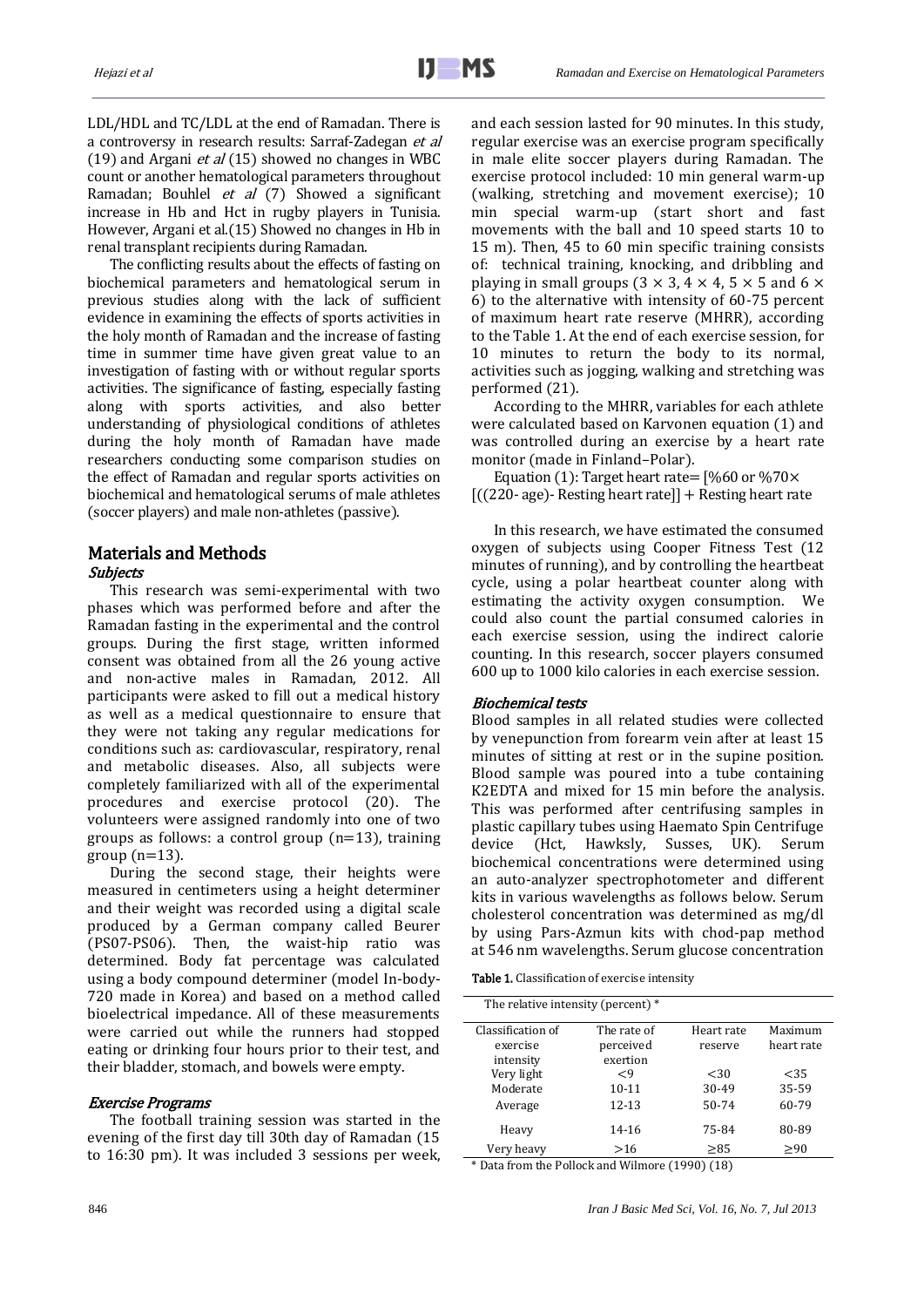was determined as mg/dl by using Pars-Azmun kits with Godpap method at 500-546 nm wavelengths. Serum triglycerides concentration was determined as mg/dl by using Pars-Azmun kits with Gpopap enzymatic method at 546 nm wavelengths. High density lipoprotein (HDL) and low density lipoprotein (LDL) were measured by the enzymatic method technique, using Man kit, Tehran-Iran. Hemoglobin and hematocrit concentration were analyzed by system K-4500 automated hematology analyzer.

#### Statistical analysis

All statistical analyses were performed with SPSS version 11.5. The average and standard deviation of data were calculated after checking the noremal distribution using Kolmogorov-Smirnov test and Homogeneity of variance method and then examined by comparison of means within and between means groups Paired-Samples t-test and Independent t-test was used respectively. Statistical significance was assigned at  $P < 0.05$  for all analysis.

# Results

The mean and standard deviation of age in experimental and control group were  $19.38 \pm 0.5$  and  $21.07 \pm 1.55$  years, respectively. Results of the effect of Ramadan fasting on plasma lipids are shown in Table 2. A significant reduction of serum TC, LDL, LDL/HDL,

TC/HDL and VLDL values was observed after Ramadan fasting compared to that of before Ramadan in both groups. While, a significant reduction of serum FBS was noted only in the experimental group  $(P=0.000)$ . A significant increase in HDL–C was observed in both groups ( $P=0.023$  and  $P=0.042$ ). No significant changes were observed on triglycerides and TG/HDL in both groups.

No significant changes were found in white blood cells, Platelets in both groups. . However, there was a significant reduction of red blood cell count in both groups, while, haemoglobin and hematocrit values decreased significantly after Ramadan compared to before Ramadan ( $P = 0.027$ ,  $p = 0.031$  respectively) in the experimental group. Hematocrit values were increased significantly after Ramadan compared to before Ramadan ( $P = 0.042$ ) in the control group as illustrated in Table 3.

# **Discussion**

During the month of Ramadan, Muslims worldwide are obliged to fast during daytime hours, and restricted food and drink intake after the sunset. People may alter their sleeping habits and stay awake most of the night. Previous studies have reported conflicting results regarding the effect of Ramadan fasting on various hematological indices.

In the present study, no significant changes were observed in white blood cell count, platelets in both groups. However, a significant reduction of red blood cell count was observed in both groups, while,

**Table 2.** The levels of some biochemical variables measured in subjects before and after Ramadan (Mean $\pm$ SD)<sup>\*</sup>

| Variables         | Groups         | Pre-test<br>$Mean \pm SD^*$ | Post-test<br>$Mean \pm SD^*$ | $P^*$           | Different between<br>pre-post test | $P***$          |
|-------------------|----------------|-----------------------------|------------------------------|-----------------|------------------------------------|-----------------|
| FBS(mg/dl)        | Exercise group | $91.15 \pm 5.61$            | $85.15 \pm 5.01$             | $\dagger 0.00$  | 6                                  | 0.440           |
|                   | Control group  | $88.38 + 6.30$              | $84.46 \pm 7.55$             | 0.05            | 3.92                               |                 |
| TG (mg/dl)        | Exercise group | 51.92±14.21                 | $51.92 \pm 13.08$            | 1.00            | 0.00                               | 0.247           |
|                   | Control group  | 97.15±57.46                 | 107.30±52.45                 | 0.209           | $-10.15$                           |                 |
| $TC$ (mg/dl)      | Exercise group | 145.23±9.81                 | 140.23±9.22                  | $\dagger$ 0.002 | 5.00                               | 0.223           |
|                   | Control group  | 185.46±37.13                | 175.84±33.90                 | $\dagger$ 0.015 | 9.62                               |                 |
| $LDL$ (mg/dl)     | Exercise group | $93.69 + 8.75$              | $89.92 \pm 5.96$             | $\dagger$ 0.022 | 3.77                               | 0.056           |
|                   | Control group  | 128.07±30.52                | 117.00 ± 27.31               | $\dagger$ 0.006 | 11.07                              |                 |
| $HDL$ mg/dl)      | Exercise group | $41.23 \pm 6.31$            | $43.30 \pm 5.66$             | $\dagger 0.023$ | $-2.07$                            | 0.248           |
|                   | Control group  | $37.92 \pm 3.98$            | $38.92 \pm 3.70$             | $\dagger$ 0.042 | $-1$                               |                 |
| $LDL/HDL$ (mg/dl) | Exercise group | $2.31 + 0.38$               | $2.10 + 0.25$                | $\dagger 0.006$ | 0.21                               | $\dagger 0.006$ |
|                   | Control group  | $3.43 \pm 0.96$             | $3.43 \pm 0.96$              | $\dagger$ 0.004 | 0.00                               |                 |
| $TG/HDL$ (mg/dl)  | Exercise group | $1.29 \pm 0.40$             | $1.23 \pm 0.41$              | 0.527           | 0.06                               | 0.266           |
|                   | Control group  | $2.62 + 1.65$               | $2.82 + 1.50$                | 0.352           | $-0.2$                             |                 |
| $TC/HDL$ (mg/dl)  | Exercise group | $3.57 + 0.41$               | $3.26 \pm 0.30$              | $\dagger 0.001$ | 0.31                               | 0.525           |
|                   | Control group  | $4.96 + 1.20$               | $4.56 + 0.98$                | $\dagger 0.005$ | 0.4                                |                 |
| $VLDL$ (mg/dl)    | Exercise group | $10.38 \pm 1.44$            | $9.10 \pm 1.44$              | †0.045          | 1.28                               | 0.629           |
|                   | Control group  | 19.43±11.49                 | 18.49±10.85                  | $\dagger 0.043$ | 0.94                               |                 |

\*Data presented as mean  $\pm$  standard deviation \*\*\* Paired sample t-test<br>#The mean difference is significant at the 0.05 level \*\*\* Independent samples t-test  $\ddagger$ The mean difference is significant at the 0.05 level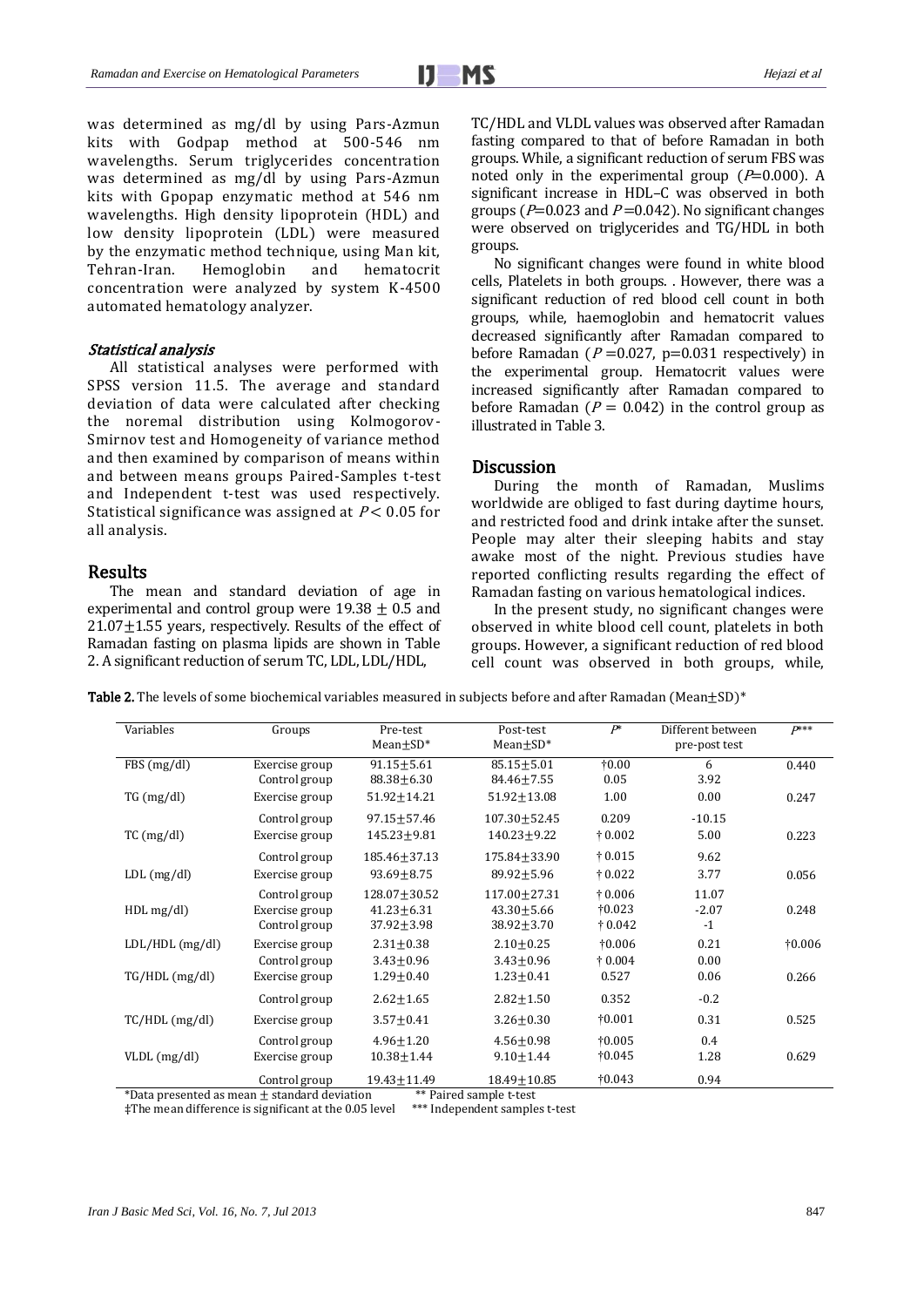| Variables                               | Groups                          | Pre-test<br>$Mean + SD*$             | Post-test<br>$Mean + SD^*$         | $P^*$                  | Different between<br>pre-post test | $P***$    |
|-----------------------------------------|---------------------------------|--------------------------------------|------------------------------------|------------------------|------------------------------------|-----------|
| White blood cell<br>count $(x 106/mm3)$ | Exercise group<br>Control group | $5.66 + 1.75$<br>$5.97 + 0.97$       | $5.21 + 1.00$<br>$6.03 \pm 1.02$   | 0.252<br>0.813         | 0.45<br>$-0.06$                    | 0.259     |
| Red blood cell count<br>(x 106/mm3)     | Exercise group<br>Control group | $5.03 + 0.28$<br>$4.98 + 0.26$       | $4.93 + 0.27$<br>$4.86 + 0.24$     | $0.040 +$<br>$0.032 +$ | 0.1<br>0.12                        | 0.705     |
| Hemoglobin $(gm/dl)$                    | Exercise group<br>Control group | $14.55 + 1.19$<br>$14.80 + 1.15$     | $14.23 + 1.01$<br>$14.93 + 1.06$   | $0.027 +$<br>0.413     | 0.32<br>$-0.13$                    | $0.031 +$ |
| Hematocrit (%)                          | Exercise group<br>Control group | $42.19 + 2.81$<br>$42.83 + 2.58$     | $41.45 \pm 2.43$<br>$41.95 + 2.23$ | $0.031 +$<br>$0.042 +$ | 0.74<br>0.88                       | 0.769     |
| Platelets (1000)                        | Exercise group<br>Control group | $202.92 + 39.64$<br>$206.23 + 51.35$ | 203.46+44.74<br>$209.23 + 53.28$   | 0.954<br>0.497         | $-0.54$<br>$-3$                    | 0.809     |

Table 3. Values of hematological indices in subjects before and after Ramadan (Mean $\pm$ SD)\*

\*Data presented as mean  $\pm$  standard deviation  $***$  Paired sample t-test ‡The mean difference is significant at the 0.05 level. \*\*\* Independent samples t-test

haemoglobin and hematocrit values decreased significantly after Ramadan compared to before Ramadan, which was consistent with others [\(8,](#page-4-3) 22). In another study, Dewanti et al showed a significant decrease in haemoglobin and Hematocrit. Maughan et al [\(8\)](#page-4-3) noted a decrease in both parameters in soccer players. While, other investigations have reported opposing findings, (7, [9,](#page-4-4) 10, 23). Chaouachi et al [\(10\)](#page-4-5) noted an increase in hematocrit and a decrease in hemoglobin in elite judokas, Tayebi et al [\(9\)](#page-4-4) showed no changes in hematocrit and hemoglobin. Disparity in the results of the aforementioned studies may be due to temperature, climate, fluid intake and exercise regime.

Ramadan fasting had no effect on blood platelets. This finding is contrary to the results of Ramadan et-al [\(24\)](#page-4-17) Who exhibited a decrease in blood platelets by a deficiency of iron and vitamins during the month of Ramadan.

In our study, mean plasma glucose showed a significant reduction after Ramadan in comparison to initial levels. Other studies have also reported marked decline in the glucose level during Ramadan [\(17,](#page-4-12) [25,](#page-4-18)  [26\)](#page-4-19). This finding strongly indicates the beneficial effects of Islamic fasting in diminishing plasma glucose. In prolonged hunger, plasma glucose concentration decreases to the lowest possible level and after one week of hunger it starts to increase. If hunger continues for more than three weeks, glucose exceeds the initial levels. In ordinary conditions, glycogenolysis maintains plasma glucose levels around normal values for 12-16 hours and in prolonged hunger this phenomenon is able to preserve plasma glucose levels in normal ranges for 2-10 d and then after, breaking-down of fats is the most important factor interfering with decrease in glucose. In this situation, the role of the important parameters interfering with the decrease in the level of glucose is shown. In this situation, the role of Insulin and Glucagon is prominent and essential [\(27\)](#page-4-20).

The effect of Ramadan fasting on lipid profile is different in published articles and this may be due to changes in dietary regime, decreased activity and some cultural parameters. Our study showed a significant increase in HDL at the end of Ramadan. Similar to other series of studies (10, 28, 29) a significant decrease was observed in LDL, total cholesterol, VLDL, LDL/HDL, TC/HDL in both groups. However, mechanisms that examine the effect of fasting on increasing the level of HDL-C are not well understood, Probably, weight loss in fasters during Ramadan may lead to an increase in the level of HDL-C. A decrease in the total cholesterol, LDL and an increase in HDL were observed in hyperlipidemic fasted subjects. Decline in lipid-related risk factors has been observed among people who are using low-calorie diet during fasting (30, [31\)](#page-4-21). Future studies should include the measurement of other apolipoproteins for estimation of lipids profile of subjects.

# Conclusion

It seems that more researches are required for evaluating the effects of Ramadan fasting and physical activities and there are yet many unanswered questions in this relation. We believe that repeated fasting, results in adaptations which result in an increased reliance upon lipid oxidation at rest and during exercise, and an increased capacity of skeletal muscle and liver to store carbohydrate. Fasting during Ramadan may be used as a good human model for dietary. There is stronger evidence for those who are fasting during Ramadan who are able to promote the ability of the body to use the lipids efficiently at rest and during exercise. If an individual can participate in exercise during Ramadan, these adaptations are more pronounced.

## Acknowledgment

This study was funded by the Research Vice-President of Mashhad University; the project was approved by the Ethics Committee for Scientific Research at the Academy of Physical Education under code of 286314 in Ferdowsi University of Mashhad, Iran.

## <span id="page-3-0"></span>**References**

- 1. Rashed A. The Fast of Ramadan (editorial). BMJ 1992; 304:521-522.
- <span id="page-3-1"></span>2. Gumaa K, Mustafa K, Mahmoud N, Gader A. The effects of fasting in Ramadan. l. Serum uric acid and lipid concentrations. Br J Nutr 1978; 40:573-581.